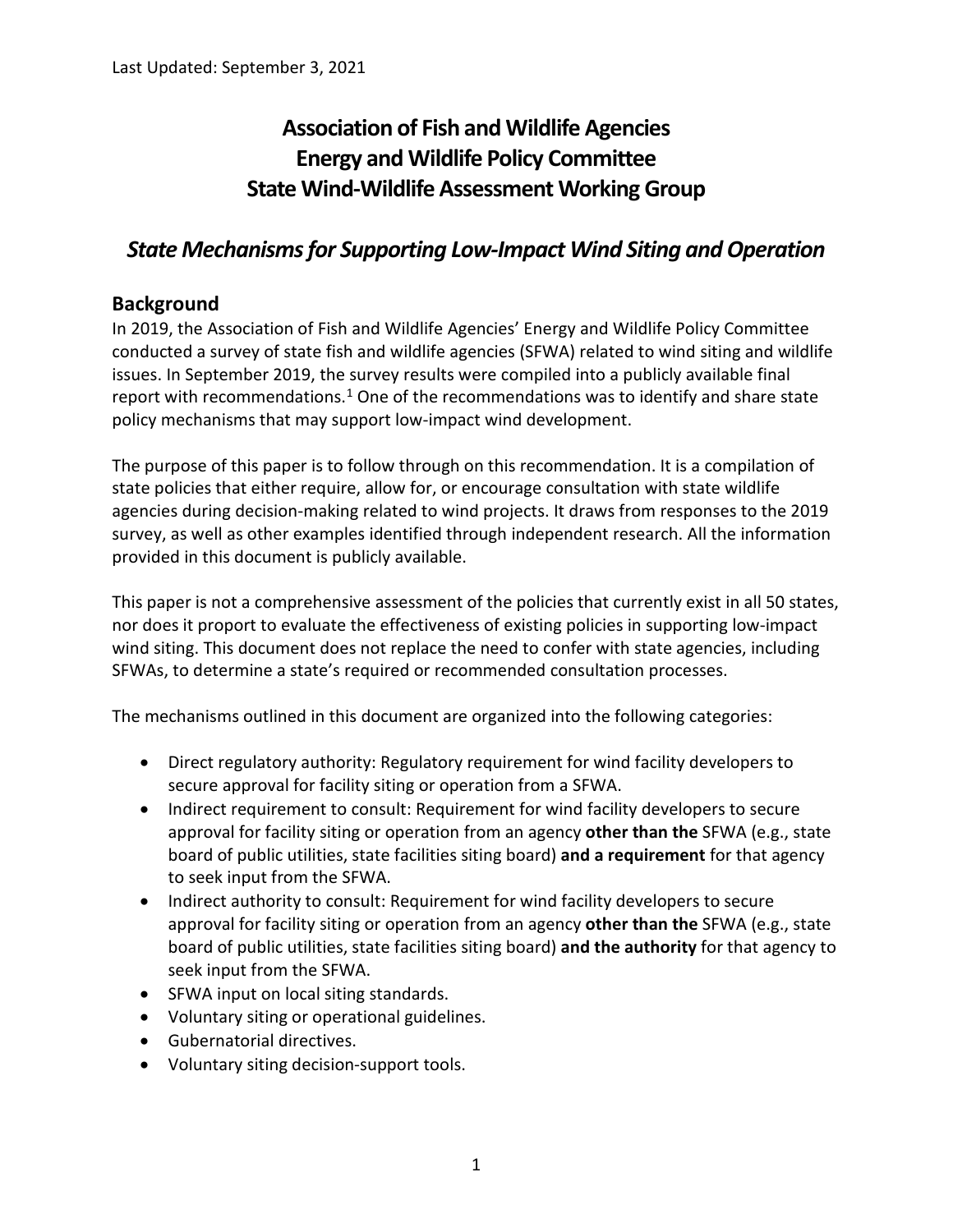The 2019 survey gathered information about which states have open records policies or other mechanisms that give the wildlife agency the ability to shield proprietary and confidential business information from public disclosure. It has been noted that having such policies in place may affect the likelihood that a developer will share project and location details with agencies early in the development process. This document does not, however, include information about these policies.

Many state wildlife agencies have developed best management practices for wind siting and operation. While this document provides information on siting guidelines that have been developed or are under development by SFWAs, it does not summarize the best management practices that may be available in individual states.

An Appendix is included, which provides links to general resources on state wind energy siting policy. The Appendix is not a definitive resource list, but rather a source of information for SFWAs on where they can find additional information on approaches used in other states.

This document has been prepared solely for general informational purposes, does not include an exhaustive or comprehensive compilation of state statutes, regulations, policy, or guidance, and is not intended to serve as a substitute for any form of agency consultation required by law. The information presented is not legal advice, is not to be relied upon as such, may become outdated, and is subject to updating without notice.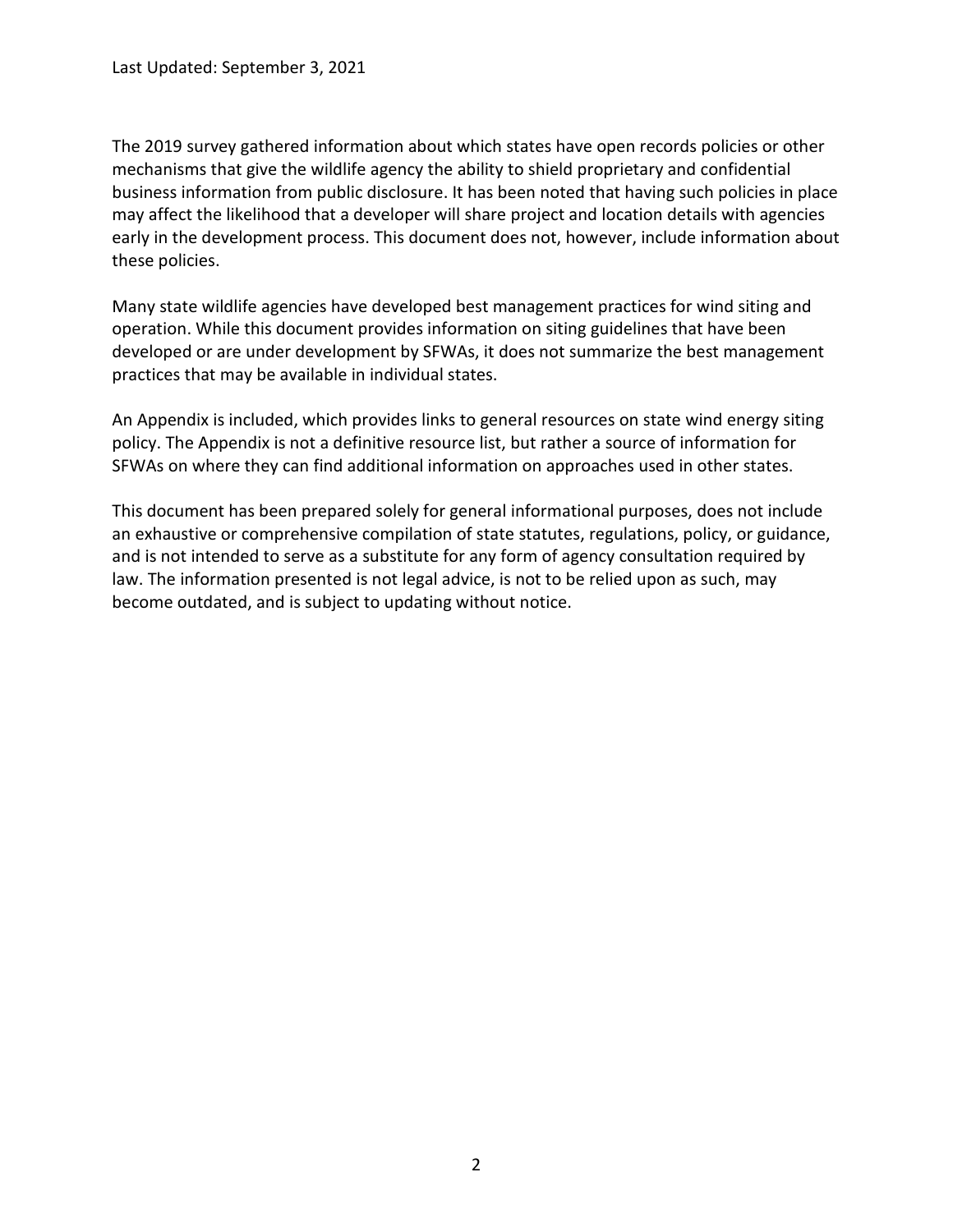# **Table of Contents**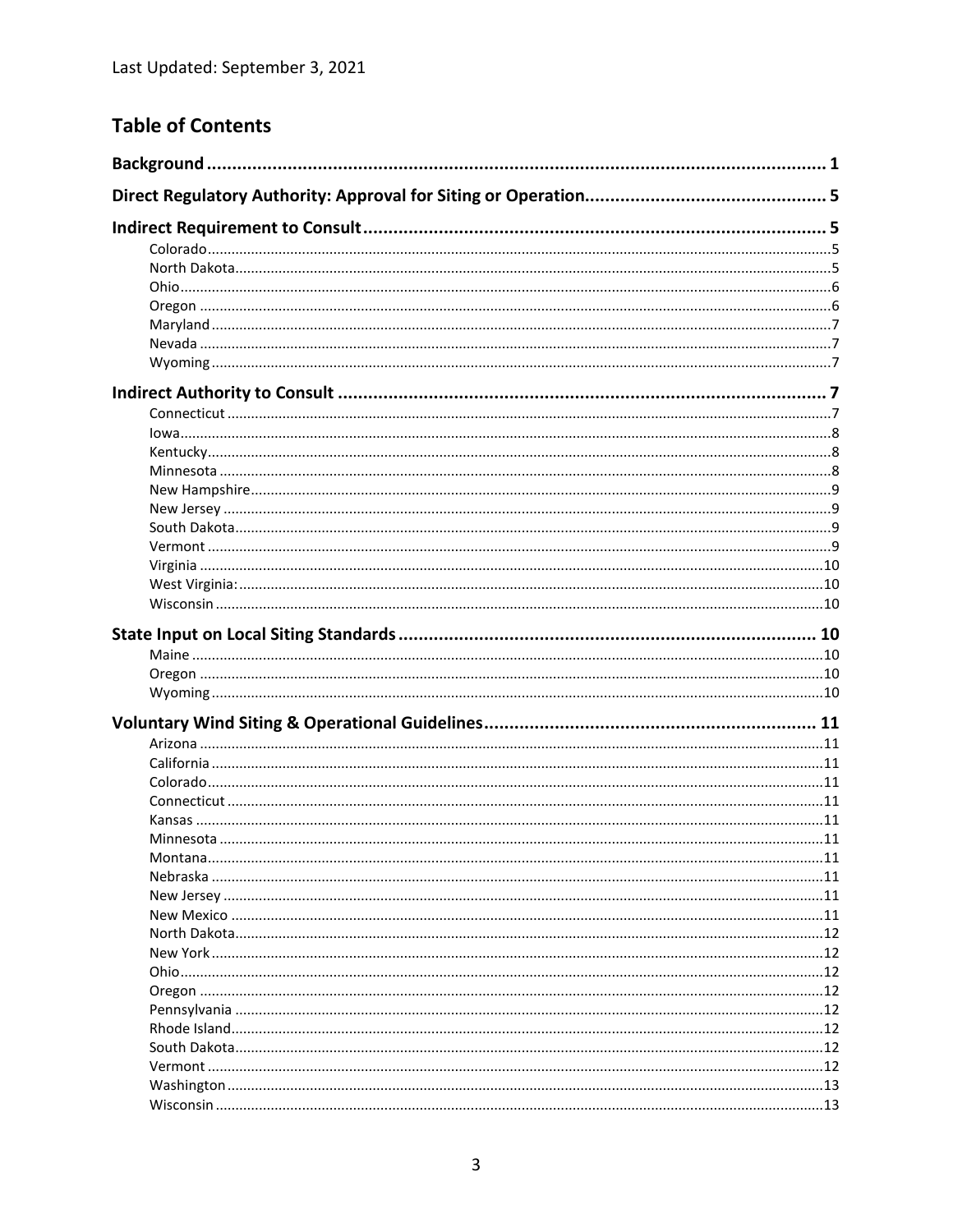| Appendix: General Resources on State Renewable Energy Siting Policy 14 |  |  |  |
|------------------------------------------------------------------------|--|--|--|
|                                                                        |  |  |  |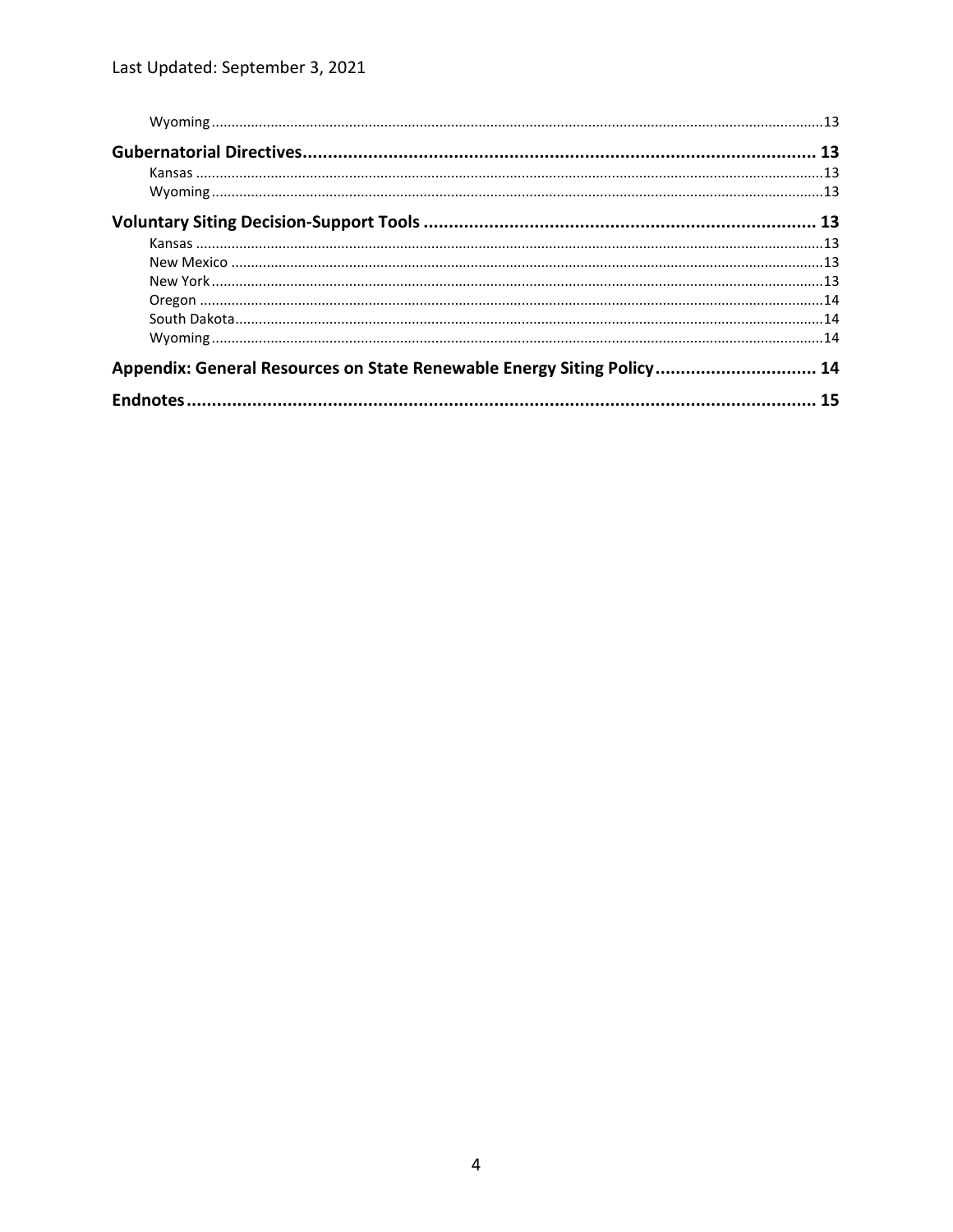# <span id="page-4-0"></span>**Direct Regulatory Authority: Approval for Siting or Operation**

None identified.

# <span id="page-4-1"></span>**Indirect Requirement to Consult**

<span id="page-4-2"></span>Colorado: All electrical generating facilities in Colorado must secure a certificate of public convenience and necessity from the Public Utilities Commission (PUC).<sup>[2](#page-14-2)</sup> All wind projects with turbines over 50 feet in height must submit a "bid package" that includes "written documentation that consultation occurred with appropriate governmental agencies (for example, the Colorado Division of Wildlife or the U.S. Fish and Wildlife Service) responsible for reviewing potential project development impacts to state and federally listed wildlife species, as well as species, habitats, and ecosystems of concern."[3](#page-14-3)

Prior to commencing operation, all wind projects with turbines over 50 feet in height must certify that that they have done the following:

- "performed site specific wildlife surveys (referred to herein as the Environmental Surveys) which are conducted on the facility's site prior to construction;"
- "with good faith effort, used the results of the Environmental Surveys and available monitoring in developing the design, construction plans, and management plans of the facilities to **avoid, minimize, and/or mitigate any adverse environmental impacts to state and federally listed species, to species of special concern, to sites shown to be local bird migration pathways, to critical habitat, to important ecosystems, and to areas where birds or other wildlife are highly concentrated and are considered at risk**;
- shared the results of the pre-construction Environmental Surveys with the Colorado Division of Wildlife (CDOW) prior to project construction; and
- made a summary report of these results available to CDOW at the time the project achieves commercial operation.[4](#page-14-4)

<span id="page-4-3"></span>North Dakota: In North Dakota, utilities must secure certificates from the Public Service Commission for the construction of generation facilities and transmission corridors.[5](#page-14-5) When considering issuance of certificates, the Commission is directed to consider effects from the project's location, construction, and operation on "**natural resources, and the environment**," **"[a]dverse direct and indirect environmental effects that cannot be avoided**," and effects from project siting on "**areas unique because of biological wealth or because the areas are habitats for rare and endangered species**."[6](#page-14-6) Certification issuance must also consider "Problems raised by federal agencies, other state agencies, and local entities." $7$ 

The North Dakota Commission has reviewed, and in some cases, rejected projects that were deemed to be sited poorly due to their wildlife and habitat impacts.<sup>8</sup>

The legislation also directs the PSC to develop criteria for "identifying **exclusion and avoidance areas**."[9](#page-14-9) Rules subsequently adopted by the PSC outline wind siting criteria, including "exclusion areas" and "avoidance areas."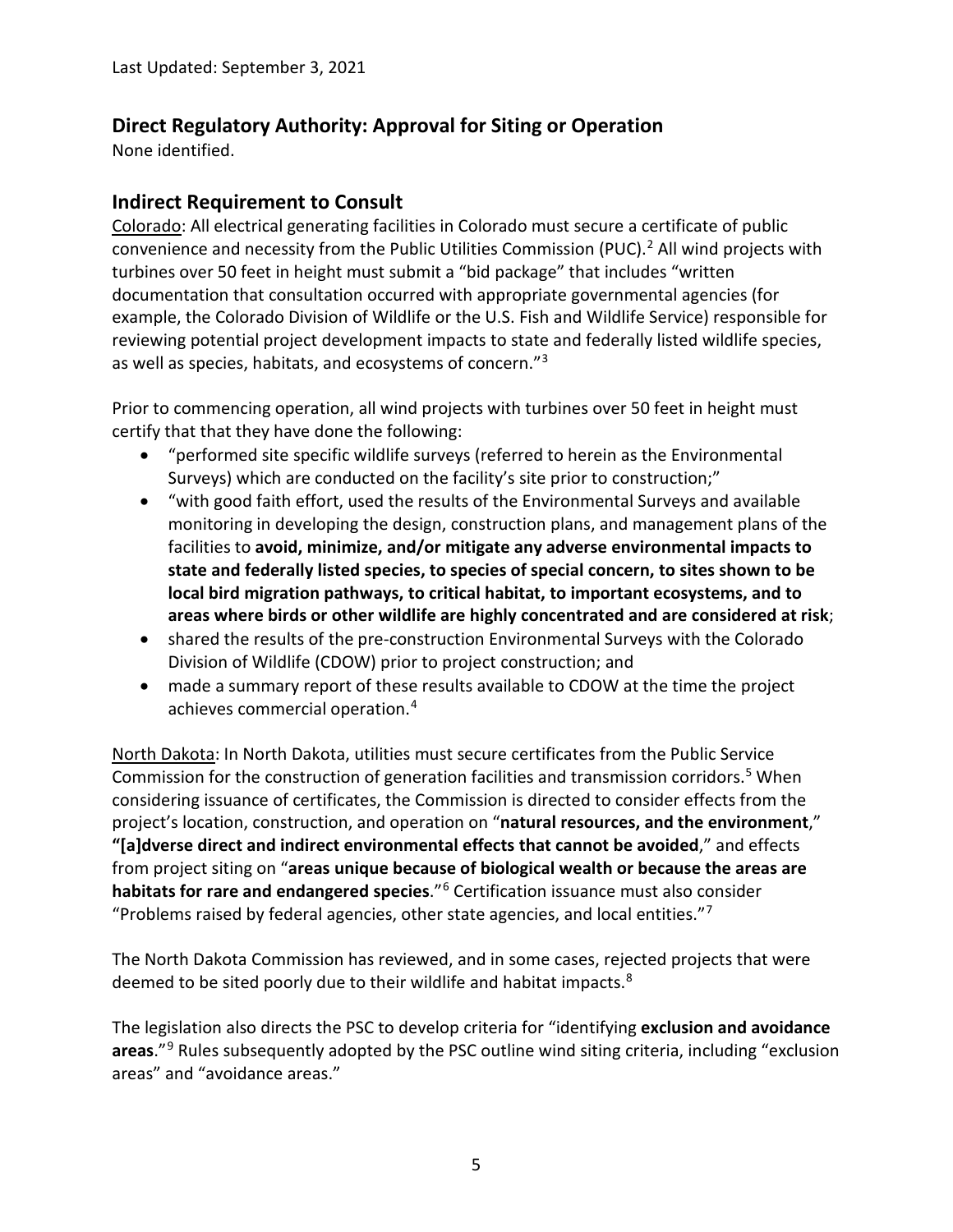Exclusion areas are "geographical areas" that "must be excluded in the consideration of a site for an energy conversion facility." They include:

- "Designated or registered national: parks," defined as "memorial parks; historic sites and landmarks; natural landmarks; historic districts; monuments; **wilderness areas; wildlife areas; wild, scenic, or recreational rivers; wildlife refuges; and grasslands**."
- "Designated or registered state: parks," defined as "forests; forest management lands; historic sites; monuments; historical markers; archaeological sites; **grasslands; wild, scenic, or recreational rivers; game refuges; game management areas; management areas; and nature preserves**."
- "**Areas critical to the life stages of threatened or endangered animal or plant species**."
- "Areas where **animal or plant species that are unique or rare** to this state would be irreversibly damaged."[10](#page-14-10)

The regulations also include criteria for "avoidance areas," which are **"**geographical areas" that "may not be approved as a site for an energy conversion facility unless the applicant shows that under the circumstances there is no reasonable alternative." Avoidance areas include:

- "Areas within known floodplains as defined by the geographical boundaries of the hundred-year flood."
- "Woodlands and wetlands."
- "Areas of recreational significance which are not designated as exclusion areas." $11$

<span id="page-5-0"></span>Ohio: In Ohio, a Power Siting Board makes decisions about whether to approve, deny or condition approval of wind facilities over 5 megawatts (MW) and solar projects over 50 MW. Applicants are required to submit information including a summary of any studies that have been undertaken on the environmental impact of the facility.<sup>[12](#page-14-12)</sup> In making its decision about whether to approve a project, the board find and determine the "nature of the probable environmental impact; and that the project "represents the minimum adverse environmental impact, considering the state of available technology and the nature and economics of the various alternatives, and other pertinent considerations."[13](#page-14-13)

The statute also directs the siting board to, among other things, "Adopt rules establishing criteria for evaluating the effects on environmental values of proposed and alternative sites."[14](#page-14-14)

The Power Siting Board has 11 members. The state statute establishing the commission mandates that the directors of the Ohio Department of Natural Resources (within which the wildlife agency is housed) and Ohio Environmental Protection Agency serve on the board.<sup>[15](#page-14-15)</sup>

<span id="page-5-1"></span>Oregon: Wind facilities 50 MW or greater must obtain a site certificate from the Oregon Energy Facility Siting Council.<sup>[16](#page-14-16)</sup> The Council must ensure that facilities comply with a Fish and Wildlife Habitat Siting Standard<sup>[17](#page-14-17)</sup> and the state's Fish and Wildlife Habitat Mitigation Policy.<sup>[18](#page-14-18)</sup>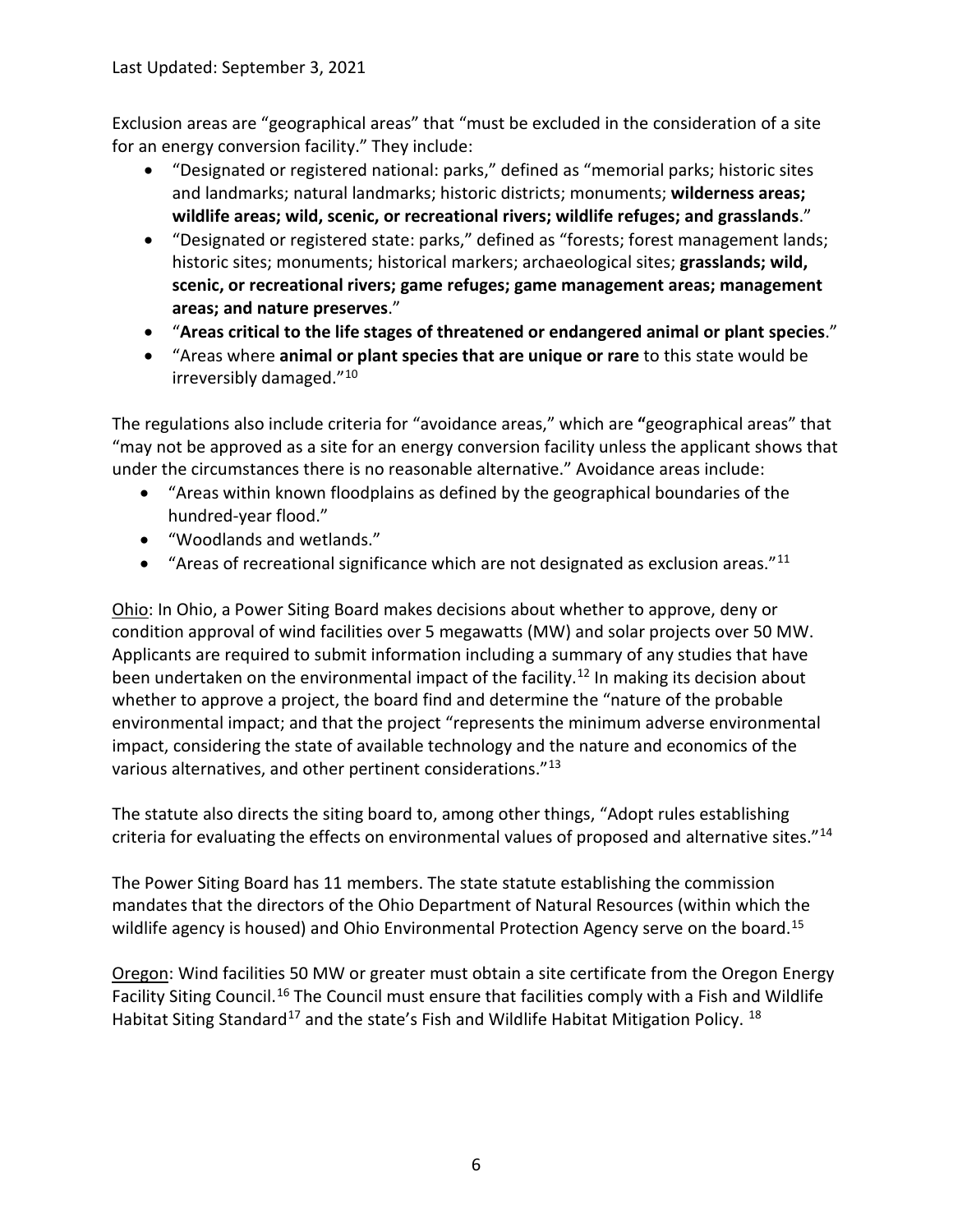Last Updated: September 3, 2021

<span id="page-6-0"></span>Maryland: Onshore wind facilities greater than 70 MW must secure a Certificate of Public Convenience and Necessity from the Maryland Public Service Commission (PSC). The PSC must give notice to the Department of Natural Resources and may invite input from the SFWA.<sup>[19](#page-14-19)</sup>

<span id="page-6-1"></span>Nevada: When energy developers file applications with federal agencies, the state Public Utilities Commission, or any county for a lease, right-of-way, permit, or other application relating to construction of an energy development project, they are also required to file a notice of the energy development project with the Department of Wildlife. The Department of Wildlife is then required to undertake a wildlife resource and impacts review. The results of the review must be posted on the website of the department. The Department of Wildlife has wide latitude on the types of information it requests of the developer.<sup>[20](#page-14-20)</sup>

<span id="page-6-2"></span>Wyoming: Under the Wyoming Industrial Development Information and Siting Act, $21$  all wind facilities with 20 or more turbines must receive a permit from the Industrial Siting Council.<sup>[22](#page-14-22)</sup>

Permit applications must include, among other things: "a copy of any studies which may have been made of the environmental impact of the facility";<sup>[23](#page-14-23)</sup> an evaluation of potential impacts;<sup>[24](#page-14-24)</sup> measures to avoid endangering animal life, wildlife, or plants;<sup>[25](#page-14-25)</sup> and plans to alleviate environmental impacts from the proposed facility, including impacts to terrestrial and aquatic wildlife, and threatened, endangered and rare species and other species of concern identified in the Wyoming game and fish department's state wildlife action plan.<sup>[26](#page-14-26)</sup>

Once the Industrial Siting Division of the Department of Environmental Quality (DEQ) receives an application for a permit, it must seek review and recommendations from state agencies with expertise on the resources that are expected to be impacted, including the game and fish department, department of environmental quality, and department of state parks and cultural resources, among others.<sup>[27](#page-14-27)</sup> These agencies have 60 days to provide the Division with "opinions" as to the advisability of granting or denying the permit," the reasons for their determination, and recommendations for "appropriate conditions to include in a permit" within the agencies' area of expertise.<sup>[28](#page-14-28)</sup> Agencies with regulatory authority over the proposed facility must provide the council with a statement "of the agency's capability to address cumulative impacts of the facility in conjunction with other facilities."<sup>[29](#page-14-29)</sup>

In making its determination, "the council may consider direct or cumulative impacts not within the area of jurisdiction of another regulatory agency in this state."<sup>[30](#page-14-30)</sup> The council must grant a permit – either as proposed or as modified by the council – if it determines that the proposed facility "will not pose a threat of serious injury to the environment nor to the social and economic condition or inhabitants or expected inhabitants in the affected area."<sup>[31](#page-15-0)</sup>

## <span id="page-6-3"></span>**Indirect Authority to Consult**

<span id="page-6-4"></span>Connecticut: The Connecticut Siting Council reviews all proposed power generating facilities and transmission lines and issues certificate of environmental compatibility and public need. The Council is charged with balancing the provision of public utility services at the lowest reasonable cost to consumers with "the need to protect the environment and ecology of the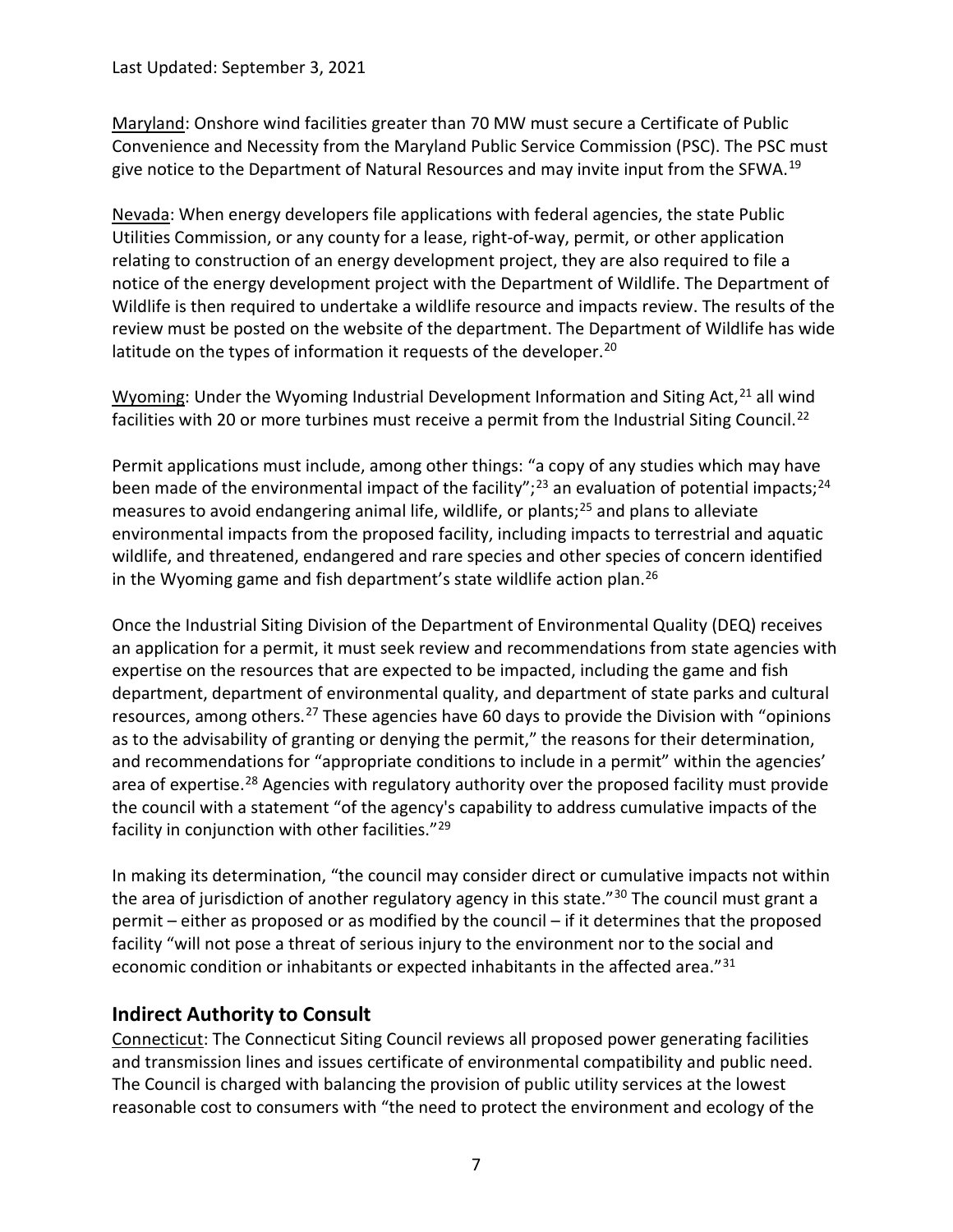state" and "to provide environmental quality standards and criteria for the location, design, construction and operation of facilities…"[32](#page-15-1) In determining whether to issue a certificate, the Council is require to consult with and solicit written comments from a number of state agencies, including the Department of Energy and Environmental Protection.<sup>[33](#page-15-2)</sup> The Council has the authority to deny certificates for facilities that have " finds a substantial adverse environmental effect…"[34](#page-15-3)

The Siting Council was directed to develop regulations to govern wind siting and to do so in consultation with the Department of Energy and Environmental Protection. The regulations must address a range of issues, including impacts on natural resources. [35](#page-15-4)

<span id="page-7-0"></span>Iowa: In Iowa, developers must secure a "certificate of public convenience, use and necessity" from the Iowa Utilities Board for the construction, maintenance, and operation of electric power generating plants and associated transmission. The Board considers economics and reliability but must also demonstrate that the project "will be consistent with **reasonable land use and environmental policies** and consonant with reasonable utilization of air, **land, and water resources**, considering available technology and the economics of available alternatives."[36](#page-15-5)

<span id="page-7-1"></span>Kentucky: The Kentucky Public Utilities Commission (PUC) issues certificates of convenience and necessity and all facilities capable of generating more than 10 MW must first submit a site assessment report and obtain a site suitability certificate from the commission.<sup>[37](#page-15-6)</sup> The site assessment report must outline mitigating measures to be implemented by the applicant to minimize or avoid adverse effects identified in the site assessment report<sup>38</sup> and the PUC may require "reasonable mitigation measures."[39](#page-15-8)

<span id="page-7-2"></span>Minnesota: The Public Utilities Commission is responsible for issuing permits for electric power plants greater than 50 MW, electric transmission lines greater than 100 kilovolts, storage facilities, solar energy generating systems,<sup>[40](#page-15-9)</sup> and wind farms greater than 5 MW.<sup>[41](#page-15-10)</sup>

The PUC is directed to locate large electric power facilities "in an orderly manner compatible with **environmental preservation** and the efficient use of resources" and "choose locations that **minimize adverse human and environmental impact** while insuring continuing electric power system reliability and integrity and insuring [sic] that electric energy needs are met and fulfilled in an orderly and timely fashion."[42](#page-15-11)

In their applications, developers must identify the effects of proposed projects on "**wildlife**" and "**rare and unique natural resources**."[43](#page-15-12)

When evaluating whether to issue a site permit or approving a route selection, the commission "must be guided by the state's goals to **conserve resources, minimize environmental impacts, minimize human settlement and other land use conflicts**, and ensure the state's electric energy security through efficient, cost-effective power supply and electric transmission infrastructure."[44](#page-15-13) The PUC should be guided by consideration of research and studies that have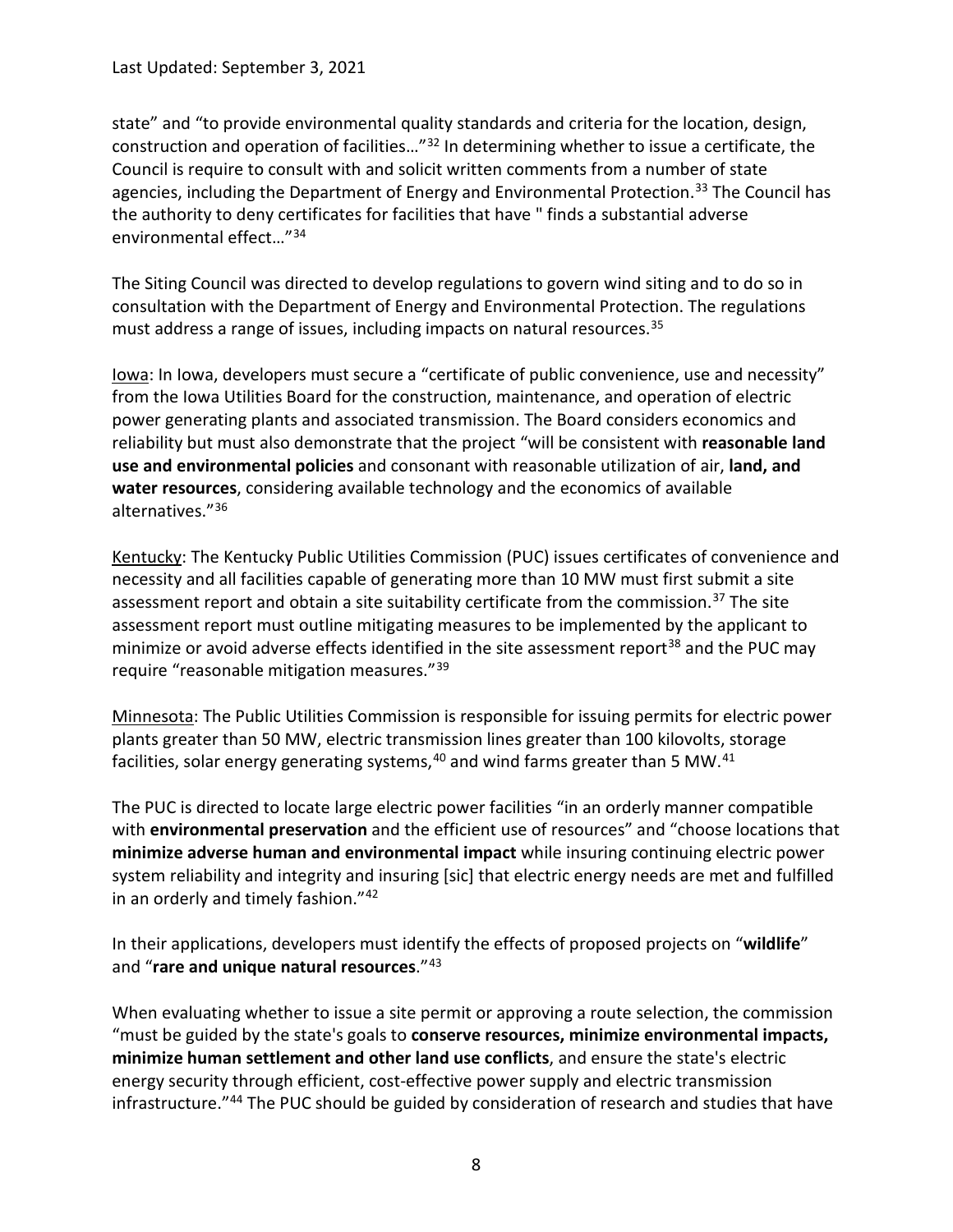been undertaken on the effects of generation facilities and transmission on "**land, water, and air resources**," [45](#page-15-14) "**vegetation, animals**," [46](#page-15-15) and methods for minimizing adverse environment effects.[47](#page-15-16) The Commission must also consider "**adverse direct and indirect environmental effects that cannot be avoided should the proposed site and route be accepted**"[48](#page-15-17) and, "**where appropriate, consideration of problems raised by other state and federal agencies and local entities**."[49](#page-15-18)

The PUC's procedures for review of proposed large energy facilities aligns with the Minnesota Environmental Policy Act and provides for broad public participation, including timely public notice, and multiple opportunities for public comment.<sup>[50](#page-15-19)</sup>

<span id="page-8-0"></span>New Hampshire: In New Hampshire, the state legislature directed the Site Evaluation Committee to establish criteria to ensure that the benefits of wind projects "are appropriately considered and unreasonable adverse effects avoided through a comprehensive, transparent, and predictable process."<sup>[51](#page-15-20)</sup> The Committee must also consider, among other things, "Cumulative impacts to natural, scenic, recreational, and cultural resources," "Impacts to the environment, air and water quality, plants, animals and natural communities," and "practical measures to avoid, minimize, or mitigate adverse effects.["52](#page-15-21)

<span id="page-8-1"></span>New Jersey: In New Jersey, the Department of Environmental Protection's Division of Land Use Regulation oversees wind development in the coastal zone.<sup>[53](#page-15-22)</sup>

<span id="page-8-2"></span>South Dakota: The South Dakota Public Utility Commission (PUC) issues permits for wind energy facilities, which are defined as those over 100 MW.<sup>[54](#page-15-23)</sup> The PUC has the authority to approve, deny, condition, or modify aspects of a facility's construction, operation, or maintenance.<sup>[55](#page-15-24)</sup> In issuing permits, the PUC must ensure that the "location, construction, and operation of facilities will produce minimal adverse effects on the environment."[56](#page-15-25) Permits must also be secured for the development of trans-state transmission line and for these the PUC must ensure that the proposed line will "not pose a threat of serious injury to the environment nor to the social and economic condition of inhabitants or anticipated inhabitants in the siting area."<sup>[57](#page-15-26)</sup>

For projects greater than 5 MW, developers must give the Commission notice prior to commencing project construction, but no permit is required.[58](#page-15-27)

In issuing permits, the PUC must consider information provided by state agencies and local governments related to projects' "environmental, social, and economic conditions."[59](#page-15-28)

<span id="page-8-3"></span>Vermont: Wind facilities<sup>[60](#page-15-29)</sup> must secure a Certificate of Public Good from the Vermont Public Service Board (PSB) prior to initiating site preparation or constructing a new energy generation facility.<sup>[61](#page-15-30)</sup> When issuing a certificate, the PSB must ensure that the project will not have an "undue adverse effect" on a variety of resources, including the natural environment.<sup>[62](#page-15-31)</sup> The PSB must also give consideration to a range of fish and wildlife considerations.<sup>[63](#page-15-32)</sup> The Vermont Agency of Natural Resources, in which the Fish and Wildlife Department resides, must be a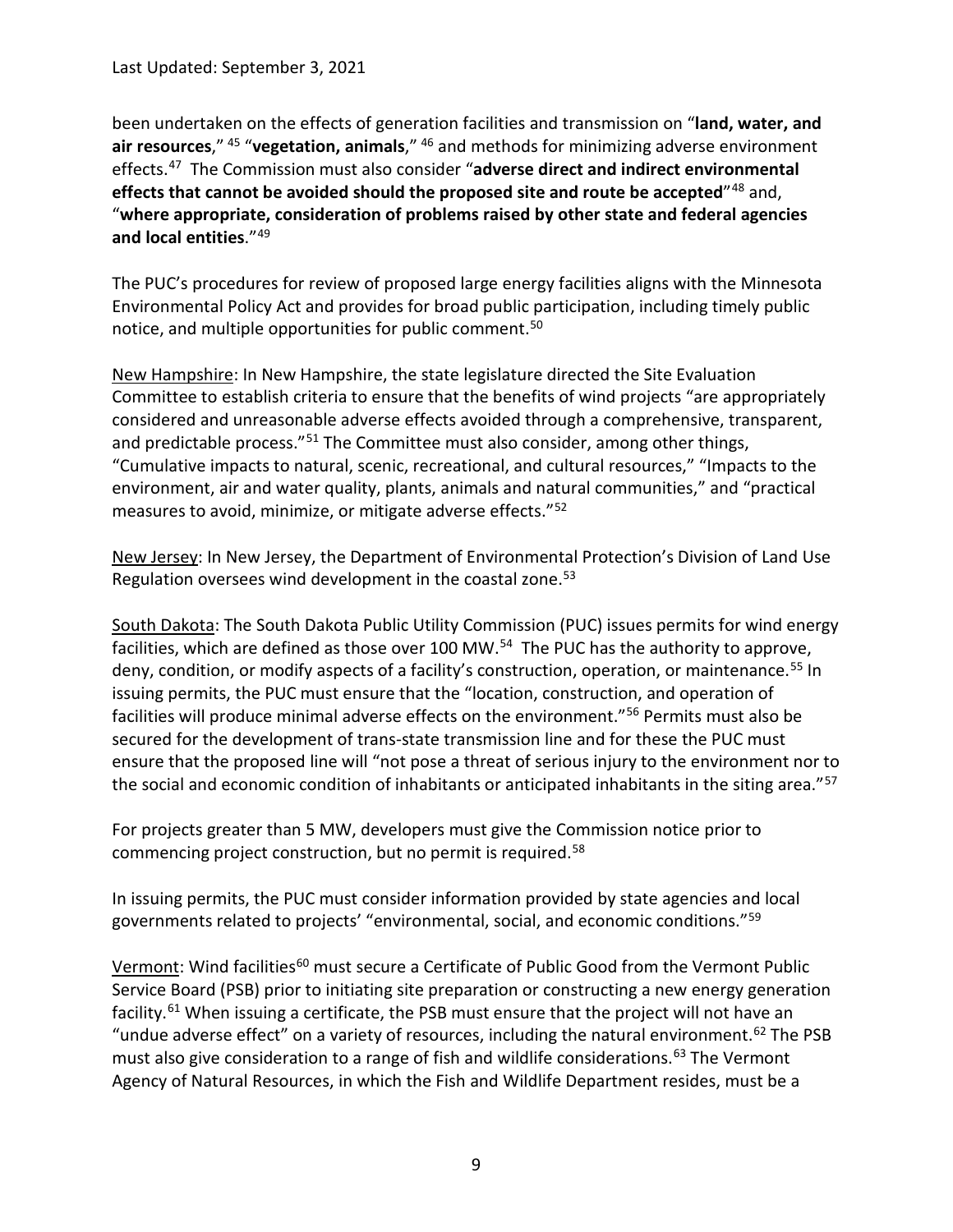party to any proceedings and must provide evidence and recommendations concerning environmental considerations outlined in the statute. [64](#page-15-33)

<span id="page-9-0"></span>Virginia: In Virginia, developers must receive a "certificate of convenience and necessity" from the Public Utility Commission for the construction and operation of electrical generating facilities. While the Commission primarily considers the effects of such projects on rates and reliability, the agency is also directed to give consideration to the environment.<sup>[65](#page-15-34)</sup>

<span id="page-9-1"></span>West Virginia: The West Virginia Public Service Commission (PSC) issues siting certificates to wind energy companies. Developers address the effects on rare, threatened, and endangered species and their habitats (including bird and bat risk assessments), wetlands, and streams within the application. The PSC has stated that siting certificates are contingent upon on applicants meeting the requirements of the WV Division of Natural Resources (WVDNR) and U.S. Fish and Wildlife Service. In addition to the siting certificate, developers must obtain a Stream Activity Authorization permit from the WVDNR – Office of Land and Streams prior to stream impacts. The Office of Land and Streams coordinates with the Wildlife Resources Section of the WVDNR.

<span id="page-9-2"></span>Wisconsin: The Wisconsin Public Service Commission (PSC) has siting jurisdiction over wind energy facilities 100 MW or greater.<sup>[66](#page-15-35)</sup> The legislature also created a Wind Siting Council to advise the PSC during its wind siting rulemakings.<sup>[67](#page-15-36)</sup> The council was directed to study state and national regulatory developments regarding the siting of wind energy systems and every 5 years to submit a report to the legislature a summary of these developments.<sup>[68](#page-15-37)</sup>

# <span id="page-9-3"></span>**State Input on Local Siting Standards**

<span id="page-9-4"></span>Maine: Maine State Planning Office. January 13, 2016. "Model Wind Energy Facility Ordinance.<sup>[69](#page-15-38)</sup>

<span id="page-9-5"></span>Oregon: Wind energy facilities less than 50 MW are permitted by the counties where they are located and are required to meet wildlife standards consistent with the Oregon Wildlife Policy and its associated administrative rules including the ODFW Fish and Wildlife Habitat Mitigation Policy.[70](#page-15-39)

<span id="page-9-6"></span>Wyoming: The Large Scale Solar and Wind Energy Facilities Act requires that all wind facilities over 0.5 MW of capacity secure a permit from the county or counties where it will be located.<sup>[71](#page-15-40)</sup> Facilities with 20 or more turbines, must receive a permit from both the county and the state Industrial Siting Council.[72](#page-15-41)

The Act outlines some of the requirements for these projects, including minimum setback distances from property lines and occupied structures.<sup>[73](#page-15-42)</sup> So while local governments approve projects, the state legislature has dictated some of the requirements. Individual counties permit wind energy facilities and have the authority to seek input from the Department.<sup>[74](#page-15-43)</sup>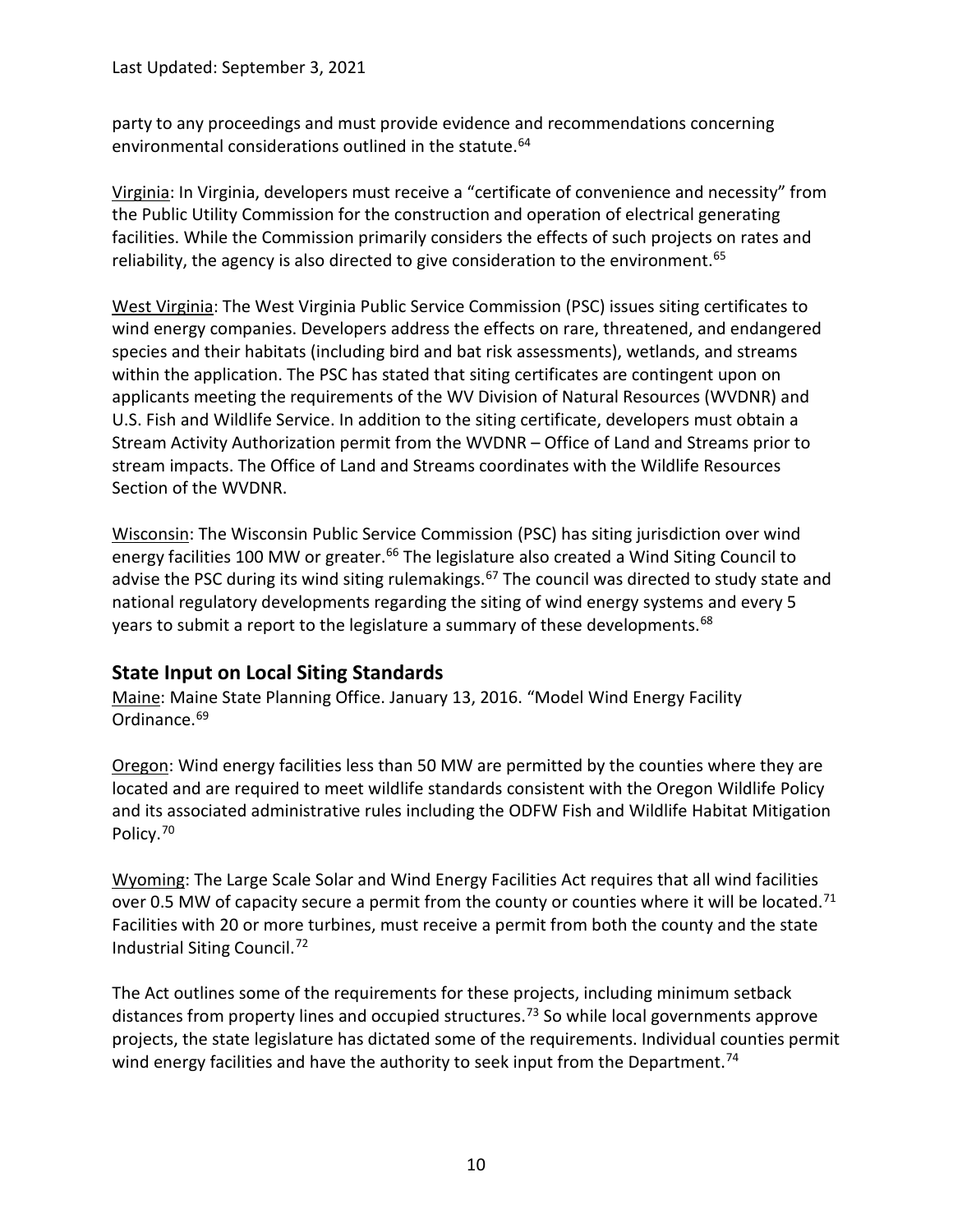# <span id="page-10-0"></span>**Voluntary Wind Siting & Operational Guidelines**

#### <span id="page-10-1"></span>Arizona:

• Arizona Game and Fish Department. October 15, 2012. "Guidelines for Reducing Impacts to Wildlife from Wind Energy Development in Arizona."[75](#page-15-44)

#### <span id="page-10-2"></span>California:

• California Energy Commission and California Department of Fish and Game. 2007. "California Guidelines for Reducing Impacts to Birds and Bats from Wind Energy Development."[76](#page-16-0)

#### <span id="page-10-3"></span>Colorado:

• Colorado Parks and Wildlife. 2013. "Colorado Parks and Wildlife's Best Management Practices for Wind Farm Development."<sup>77</sup>

#### <span id="page-10-4"></span>Connecticut:

• Siting guideline are under development for offshore wind as of December 2020.

#### <span id="page-10-5"></span>Kansas:

- Kansas Renewable Energy Working Group. January 12, 2003. "Siting Guidelines for Windpower Projects in Kansas."[78](#page-16-2)
- Kansas Department of Wildlife, Parks and Tourism. November 2017. "Position Statement on Wind Energy and Wildlife Issues in Kansas."[79](#page-16-3)

#### <span id="page-10-6"></span>Minnesota:

- Minnesota Department of Natural Resources. October 1, 2011; Updated July 2018. "Guidance for Commercial Wind Energy Projects."[80](#page-16-4)
- Minnesota Department of Natural Resources and the Minnesota Department of Commerce. June 2014. "Avian and Bat Survey Protocols for Large Wind Energy Conversion Systems in Minnesota."[81](#page-16-5)

#### <span id="page-10-7"></span>Montana:

• Siting guidelines are under development as of December 2020.

#### <span id="page-10-8"></span>Nebraska:

• Nebraska Wind and Wildlife Working Group. March 2016. "Guidelines for Avoiding, Minimizing, and Mitigating Impacts of Wind Energy on Biodiversity in Nebraska."[82](#page-16-6)

#### <span id="page-10-9"></span>New Jersey:

• New Jersey Department of Environmental Protection. September 7, 2010. "Technical Manual for Evaluating Wildlife Impacts of Wind Turbines Requiring Coastal Permits."[83](#page-16-7)

## <span id="page-10-10"></span>New Mexico: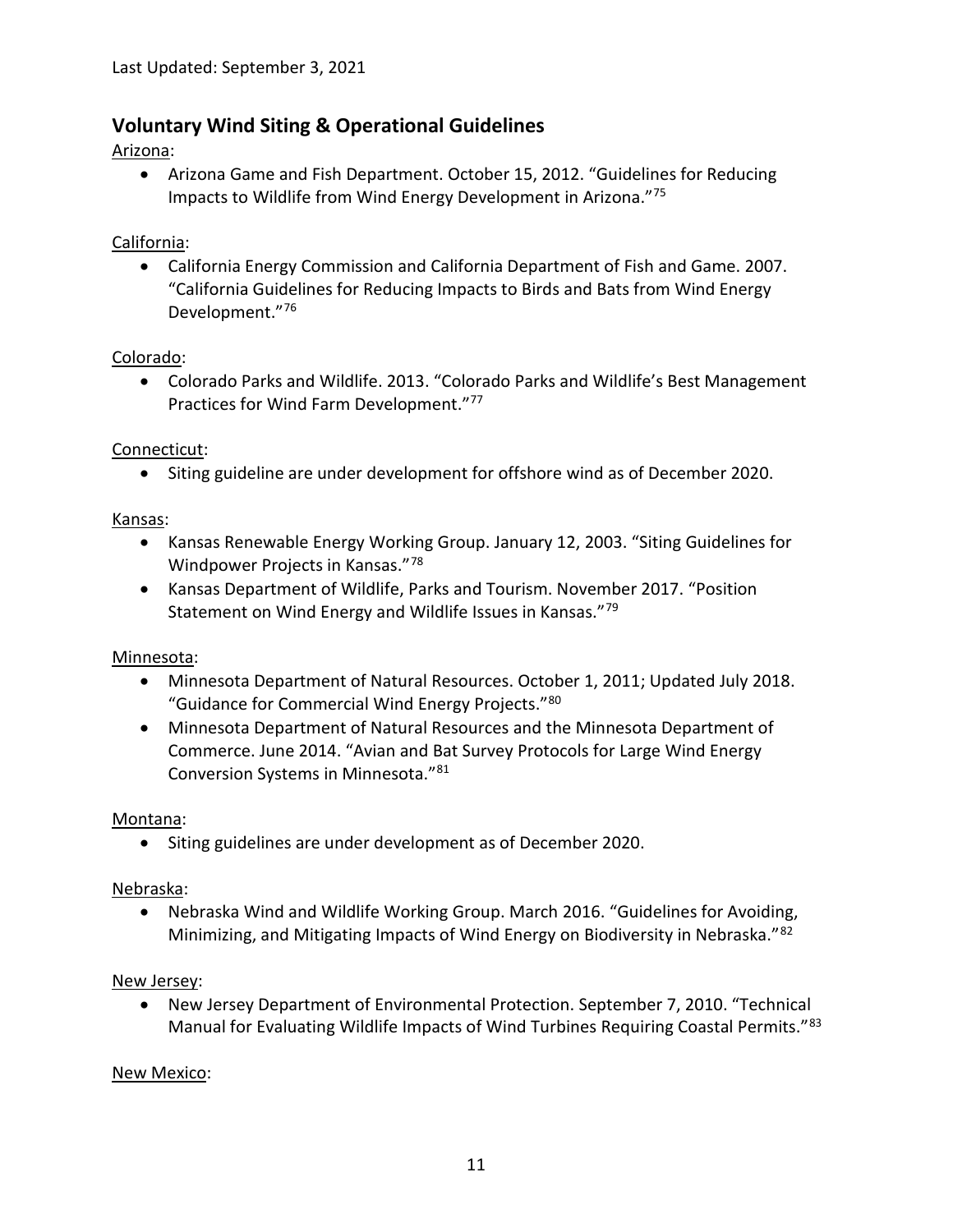• New Mexico Department of Game & Fish. 2012. "Recommendations to Minimize Adverse Impacts of Wind Energy Development on Wildlife."[84](#page-16-8)

#### <span id="page-11-0"></span>North Dakota:

- North Dakota Wind and Wildlife Collaboration. DRAFT April 10, 2018. "North Dakota Native Wildlife Resources: Guidelines for Reducing Impacts from Wind Energy Development."[85](#page-16-9)
- North Dakota Game and Fish Department. June 2021. "Wind Energy Development in North Dakota Best Management Practices."[86](#page-16-10)

#### <span id="page-11-1"></span>New York:

• New York Department of Environmental Conservation. June 2016. "Guidelines for Conducting Bird and Bat Studies at Commercial Wind Energy Projects."[87](#page-16-11)

#### <span id="page-11-2"></span>Ohio:

Ohio Department of Natural Resources. "Terrestrial Wind Energy Voluntary Cooperation Agreement."[88](#page-16-12) Includes:

- "ODNR Recommendations on Wildlife Surveys for Proposed Wind Energy Facilities." March 29, 2011.[89](#page-16-13)
- "Addendum: On-Shore Bird and Bat Pre- and Post-Construction Monitoring Protocol for Commercial Wind Energy Facilities in Ohio." May 4, 2009.
- "Exhibit A: Amendment to the On-Shore Bird and Bat Pre- and Post-Construction Monitoring Protocol for Commercial Wind Energy Facilities in Ohio."

#### <span id="page-11-3"></span>Oregon:

- Siting guidelines are under exploration as of December 2020.
- State and Federal Collaborative. September 29, 2008. "Oregon Columbia Plateau Ecoregion Wind Energy Siting and Permitting Guidelines."[90](#page-16-14)

#### <span id="page-11-4"></span>Pennsylvania:

• Pennsylvania Game Commission. July 26, 2013. "Wind Energy Voluntary Cooperation Agreement." Amendment.<sup>[91](#page-16-15)</sup>

#### <span id="page-11-5"></span>Rhode Island:

• Rhode Island Department of Administration, Division of Planning. June 2012. "Renewable Energy Siting Guidelines – Part 1: Interim Siting Factors for Terrestrial Wind Energy Systems."[92](#page-16-16)

#### <span id="page-11-6"></span>South Dakota:

• South Dakota Bat Working Group. "Siting Guidelines for Wind Power Projects in South Dakota."[93](#page-16-17)

#### <span id="page-11-7"></span>Vermont: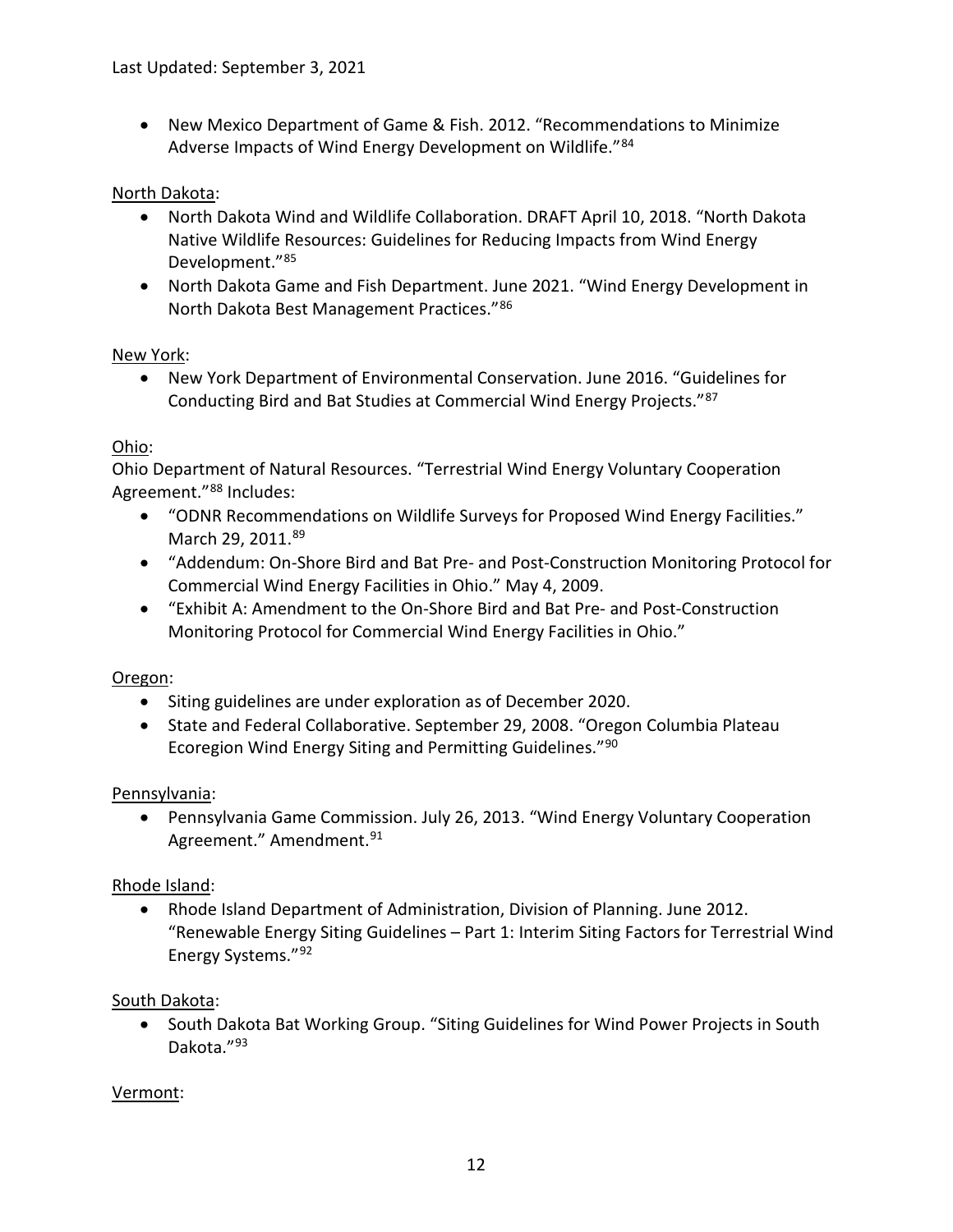- Agency of Natural Resources. April 20, 2006. "DRAFT Guidelines for the Review and Evaluation of Potential Natural Resource Impacts from Utility-Scale Wind Energy Facilities in Vermont."[94](#page-17-0)
- Agency of Natural Resources, Fish and Wildlife Department. September 2016. "Bat-Wind Guidelines."[95](#page-17-1)

#### <span id="page-12-0"></span>Washington:

• Washington Department of Fish and Wildlife. April 2009. "Wind Power Guidelines."<sup>[96](#page-17-2)</sup>

#### <span id="page-12-1"></span>Wisconsin:

• Wisconsin Department of Natural Resources. "Guidance for Minimizing Impacts to Natural Resources from Terrestrial Commercial Wind Energy Development.<sup>[97](#page-17-3)</sup>

#### <span id="page-12-2"></span>Wyoming:

• Wyoming Game and Fish Department. January 2021. "Guidelines for Wind and Solar Energy Development."[98](#page-17-4)

#### <span id="page-12-3"></span>**Gubernatorial Directives**

<span id="page-12-4"></span>Kansas:

- Governor Laura Kelly. 2020. Proclamation: Continued Moratorium on the development of wind power infrastructure to be observed in the previously established Tallgrass Heartland.[99](#page-17-5)
- Governor Sam Brownback. 2011. Moratorium on wind development in the Tallgrass Heartland.
- Governor Kathleen Sebelius. 2004. Moratorium on wind development in areas of the Flint Hills."

#### <span id="page-12-5"></span>Wyoming:

• State of Wyoming. August 21, 2019. "Greater Sage-Grouse Core Area Protection." Executive Order 2019-3.[100](#page-17-6)

## <span id="page-12-6"></span>**Voluntary Siting Decision-Support Tools**

#### <span id="page-12-7"></span>Kansas:

• Kansas Natural Resource Planner. [https://biosurvey.ku.edu/research/natural-resource](https://biosurvey.ku.edu/research/natural-resource-planner)[planner.](https://biosurvey.ku.edu/research/natural-resource-planner)

<span id="page-12-8"></span>New Mexico:

• New Mexico Environmental Review Tool. [https://nhnm.unm.edu/data/nm\\_ert.](https://nhnm.unm.edu/data/nm_ert)

<span id="page-12-9"></span>New York:

• New York State Department of Environmental Conservation. Environmental Resource Mapper. [https://gisservices.dec.ny.gov/gis/erm/.](https://gisservices.dec.ny.gov/gis/erm/)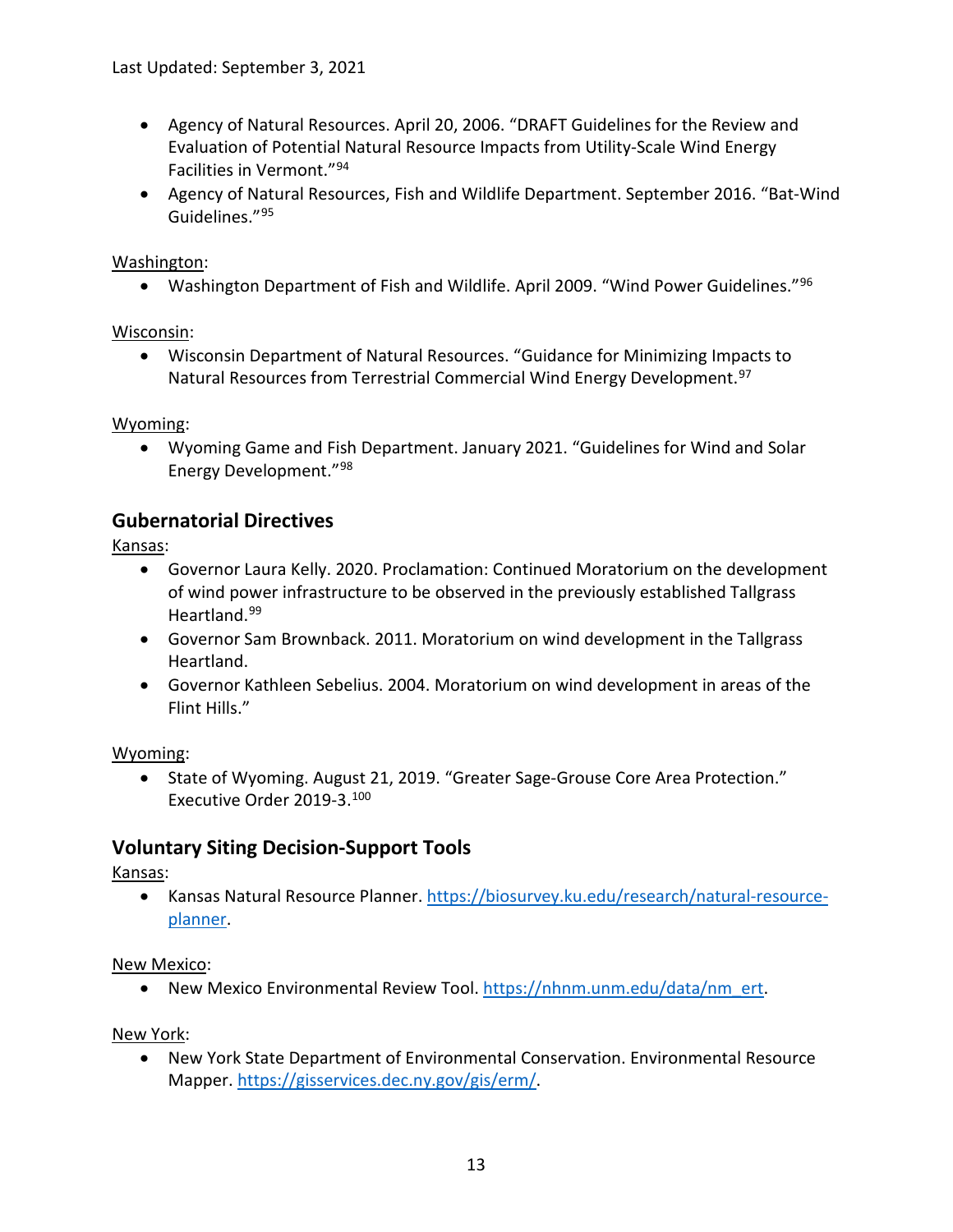• New York State Department of Environmental Conservation. Nature Explorer. [http://www.dec.ny.gov/natureexplorer/app/.](http://www.dec.ny.gov/natureexplorer/app/)

#### <span id="page-13-0"></span>Oregon:

- Oregon Department of Fish and Wildlife. 2016. COMPASS. compass.dfw.state.or.us.
- Oregon Explorer. 2017. Oregon Sage Grouse Development Siting Tool [https://oregonexplorer.info/content/sage-grouse-development-siting](https://oregonexplorer.info/content/sage-grouse-development-siting-tool?topic&ptopic)[tool?topic&ptopic.](https://oregonexplorer.info/content/sage-grouse-development-siting-tool?topic&ptopic)

#### <span id="page-13-1"></span>South Dakota

• South Dakota Game, Fish & Parks. South Dakota Environmental Review Tool (ERT). [https://ert.gfp.sd.gov/.](https://ert.gfp.sd.gov/)

## <span id="page-13-2"></span>Wyoming:

• Wyoming Natural Resource and Energy Explorer. [https://nrex.wyo.gov/.](https://nrex.wyo.gov/)

# <span id="page-13-3"></span>**Appendix: General Resources on State Renewable Energy Siting Policy**

Association of Fish and Wildlife Agencies and U.S. Fish & Wildlife Service. October 2007. "Wind Power Siting, Incentives, and Wildlife Guidelines in The United States." [https://www.fws.gov/habitatconservation/windpower/AFWA%20Wind%20Power%20Final%20](https://www.fws.gov/habitatconservation/windpower/AFWA%20Wind%20Power%20Final%20Report.pdf) [Report.pdf.](https://www.fws.gov/habitatconservation/windpower/AFWA%20Wind%20Power%20Final%20Report.pdf)

Center for the New Energy Economy and The Nature Conservancy. "State Policy Opportunity Tracker (SPOT).[" https://spotforcleanenergy.org/](https://spotforcleanenergy.org/)

Environmental Law Institute. 2001. "State Enabling Legislation for Commercial-Scale Wind Power Siting and The Local Government Role." [https://www.eli.org/sites/default/files/eli](https://www.eli.org/sites/default/files/eli-pubs/d21-02.pdf)[pubs/d21-02.pdf.](https://www.eli.org/sites/default/files/eli-pubs/d21-02.pdf)

North Carolina Clean Energy Technology Center. "Database of State Incentives for Renewables & Efficiency."<https://www.dsireusa.org/>

National Conference of State Legislators. "State Legislative Approaches to Wind Energy Facility Siting." [https://www.ncsl.org/research/energy/state-wind-energy-siting.aspx.](https://www.ncsl.org/research/energy/state-wind-energy-siting.aspx)

National Conference of State Legislators. "Energy State Bill Tracking Database." <https://www.ncsl.org/research/energy/energy-legislation-tracking-database.aspx>

The Nature Conservancy. Site Wind Right. [https://www.nature.org/en-us/what-we-do/our](https://www.nature.org/en-us/what-we-do/our-priorities/tackle-climate-change/climate-change-stories/site-wind-right/)[priorities/tackle-climate-change/climate-change-stories/site-wind-right/.](https://www.nature.org/en-us/what-we-do/our-priorities/tackle-climate-change/climate-change-stories/site-wind-right/)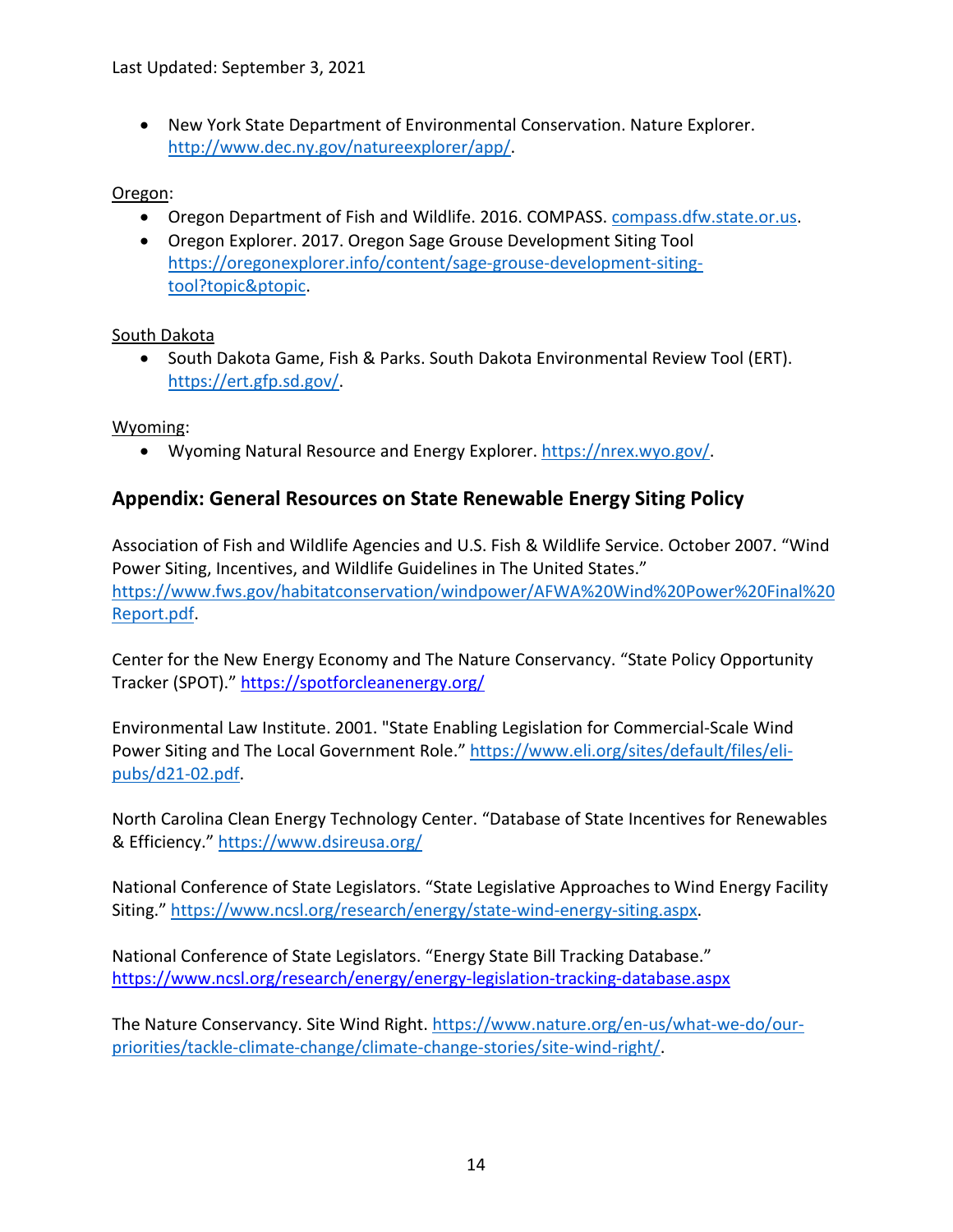Last Updated: September 3, 2021

The Nature Conservancy. 2020. "Clean & Green Pathways for the Global Renewable Energy Buildout." [https://www.nature.org/en-us/what-we-do/our-insights/perspectives/clean-green](https://www.nature.org/en-us/what-we-do/our-insights/perspectives/clean-green-renewable-energy-buildout/?src=s_iuk.gc.eg.x)[renewable-energy-buildout/?src=s\\_iuk.gc.eg.x.](https://www.nature.org/en-us/what-we-do/our-insights/perspectives/clean-green-renewable-energy-buildout/?src=s_iuk.gc.eg.x)

U.S. Department of Energy. "WindExchange: Ordinances Database." [https://windexchange.energy.gov/policies-incentives.](https://windexchange.energy.gov/policies-incentives)

Wyoming Renewable Energy Coordination Committee. July 2012. "Guide to Permitting Wind Energy Projects in Wyoming." [https://www.wyoenergy.org/reports/.](https://www.wyoenergy.org/reports/)

## <span id="page-14-1"></span>**Endnotes**

- <span id="page-14-14"></span>Ohio Revised Code, Title 49, §4906.03(C).
- <span id="page-14-15"></span>Ohio Revised Code, Title 49, §4906.02(A).
- <span id="page-14-16"></span>Or. Rev. Stat. § 469.300.
- <span id="page-14-17"></span>OAR 345-022-0060.
- <span id="page-14-18"></span>OAR 635-415-0025.
- <span id="page-14-19"></span>Md. Code Ann., §§7-207, 7-208.
- <span id="page-14-20"></span>NRS 701.600-701.640; NAC 701.800-701.820.
- <span id="page-14-21"></span>Wyo. Stat. §35-12-101 through 35-12-119.
- <span id="page-14-22"></span>Wyo. Stat. §§ 35-12-104, 35-12-102(a)(vii)(E).
- <span id="page-14-23"></span>W.S. 35-12-109 (a)(viii).
- <span id="page-14-24"></span>W.S. 35-12-109 (a)(xiii).
- <span id="page-14-25"></span>W.S. 35-12-109 (a)(xii).
- <span id="page-14-26"></span>W.S. 35-12-109 (a)(xiii).
- <span id="page-14-27"></span>W.S. 35-12-110(b).
- <span id="page-14-28"></span>W.S. 35-12-110(c).
- <span id="page-14-29"></span>W.S. 35-12-110(c).
- <span id="page-14-30"></span>W.S. 35-12-113(a).

<span id="page-14-0"></span><sup>&</sup>lt;sup>1</sup> Association of Fish and Wildlife Agencies. 2019. "State Fish and Wildlife Agency Wind Siting Survey Final Report." Conducted on behalf of the AFWA Energy & Wildlife Policy Committee.

[https://www.fishwildlife.org/application/files/5315/7427/3199/2019\\_AFWA\\_Wind\\_Wildlife\\_Summary\\_Report\\_FI](https://www.fishwildlife.org/application/files/5315/7427/3199/2019_AFWA_Wind_Wildlife_Summary_Report_FINAL.pdf) [NAL.pdf.](https://www.fishwildlife.org/application/files/5315/7427/3199/2019_AFWA_Wind_Wildlife_Summary_Report_FINAL.pdf)

<span id="page-14-2"></span>Colo. Rev. Stat. § 40-5-102.

<span id="page-14-3"></span>CCR 723-3(3668)(b).

<span id="page-14-4"></span>4 CCR 723-3(3668)(c).

<span id="page-14-5"></span>N.D.C.C. § 49-22 et seq.

<span id="page-14-6"></span>N.D.C.C. § 49-22-02.

<span id="page-14-7"></span>N.D.C.C. § 49-22-02.

<span id="page-14-8"></span> State of North Dakota Public Service Commission. June 12, 2019. "Findings of Fact, Conclusions of Law, and Order: Burke Wind Transmission Line - Burke & Mountrail Siting Application (Case No. PU-18-302) and Burke County Wind Energy Center - Burke County Siting Application (Case No. PU-18-344)."

<span id="page-14-9"></span>North Dakota Century Code Section § 49-22-05.1[. https://www.legis.nd.gov/cencode/t49.html](https://www.legis.nd.gov/cencode/t49.html)

<span id="page-14-10"></span><sup>&</sup>lt;sup>10</sup> North Dakota Administrative Code § 69-06-08-01. [https://www.legis.nd.gov/information/acdata/html/69-](https://www.legis.nd.gov/information/acdata/html/69-06.html) [06.html.](https://www.legis.nd.gov/information/acdata/html/69-06.html)

<span id="page-14-11"></span> North Dakota Administrative Code § 69-06-08-01. [https://www.legis.nd.gov/information/acdata/html/69-](https://www.legis.nd.gov/information/acdata/html/69-06.html) [06.html.](https://www.legis.nd.gov/information/acdata/html/69-06.html)

<span id="page-14-12"></span>Ohio Revised Code, Title 49, §4906.06(A)(2).

<span id="page-14-13"></span>Ohio Revised Code, Title 49, §4906.10(A).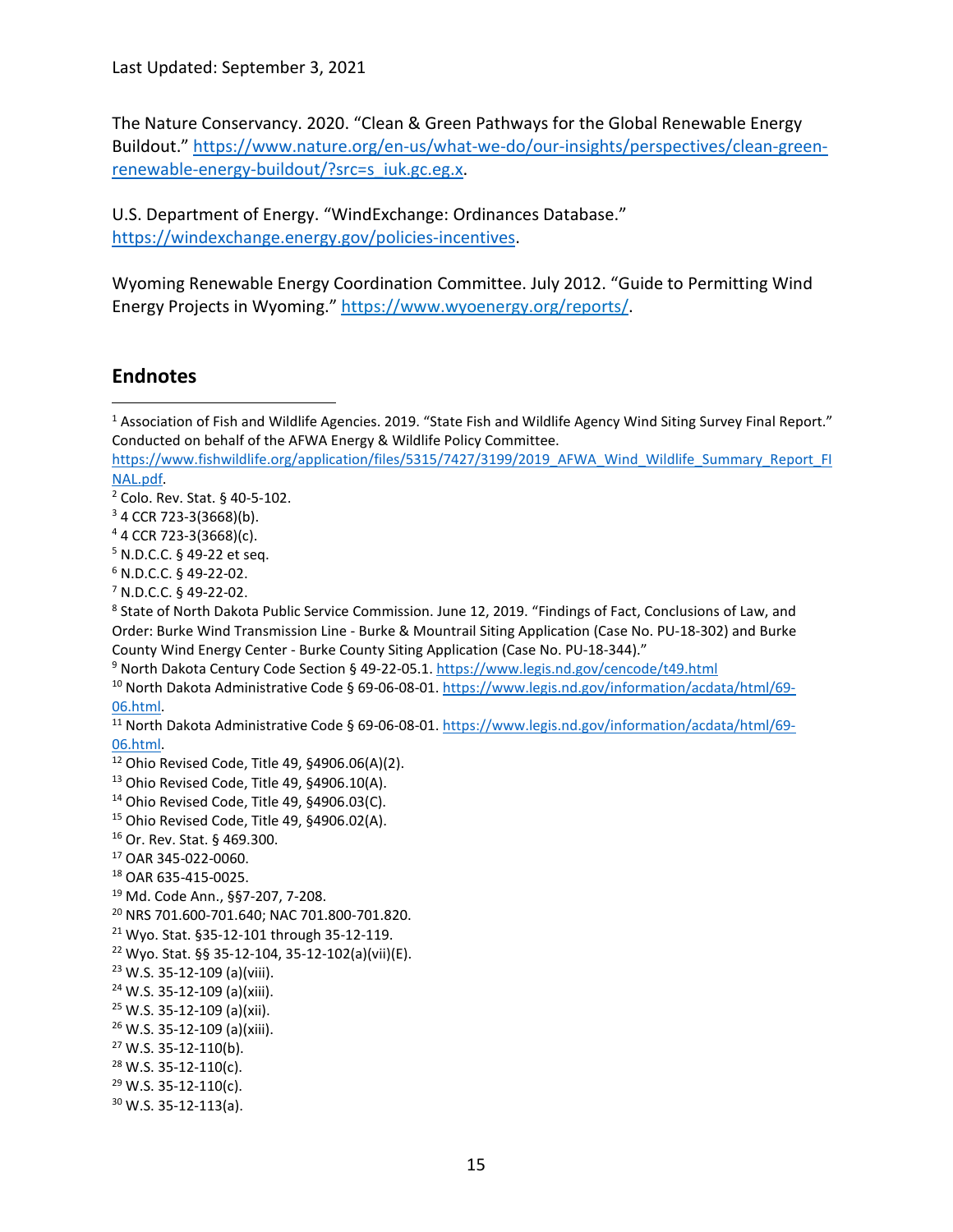<span id="page-15-44"></span><span id="page-15-43"></span><span id="page-15-42"></span><span id="page-15-41"></span><span id="page-15-40"></span><span id="page-15-39"></span><span id="page-15-38"></span><span id="page-15-37"></span><span id="page-15-36"></span><span id="page-15-35"></span><span id="page-15-34"></span><span id="page-15-33"></span><span id="page-15-32"></span><span id="page-15-31"></span><span id="page-15-30"></span><span id="page-15-29"></span><span id="page-15-28"></span><span id="page-15-27"></span><span id="page-15-26"></span><span id="page-15-25"></span><span id="page-15-24"></span><span id="page-15-23"></span><span id="page-15-22"></span><span id="page-15-21"></span><span id="page-15-20"></span><span id="page-15-19"></span><span id="page-15-18"></span><span id="page-15-17"></span><span id="page-15-16"></span><span id="page-15-15"></span><span id="page-15-14"></span><span id="page-15-13"></span><span id="page-15-12"></span><span id="page-15-11"></span><span id="page-15-10"></span><span id="page-15-9"></span><span id="page-15-8"></span><span id="page-15-7"></span><span id="page-15-6"></span><span id="page-15-5"></span><span id="page-15-4"></span><span id="page-15-3"></span><span id="page-15-2"></span><span id="page-15-1"></span><span id="page-15-0"></span> W.S. 35-12-113(a). Conn. Gen. Stat. §16-50g. <sup>33</sup> Conn. Gen. Stat. §16-50j(g).<br><sup>34</sup> Conn. Gen. Stat. § 16-50k. Conn. Gen. Stat. § 16-50kk IOWA CODE § 476A.12; McElfish, James M. and Sara Gersen. 2011. "State Enabling Legislation for Commercial-Scale Wind Power Siting and the Local Government Role." Environmental Law Institute. KRS Ch. 278.216(1). KRS Ch. 278.708(4). KRS Ch. 278.216(3). 40 Solar Energy System Size Determination[. https://www.revisor.mn.gov/statutes/cite/216E.021](https://www.revisor.mn.gov/statutes/cite/216E.021) [https://mn.gov/puc/regulation/utility.jsp -](https://mn.gov/puc/regulation/utility.jsp#:%7E:text=The%20Public%20Utilities%20Commission%20(PUC,development%20of%20large%20energy%20facilities.) :~:text=The Public Utilities Commission (PUC,development of large [energy facilities.](https://mn.gov/puc/regulation/utility.jsp#:%7E:text=The%20Public%20Utilities%20Commission%20(PUC,development%20of%20large%20energy%20facilities.) Minn. Stat. 216E.02.<https://www.revisor.mn.gov/statutes/cite/216E.02> Minn. R. 7854.0500, Subpart 7. Minn. Stat. 216E.03(7)(a).<https://www.revisor.mn.gov/statutes/cite/216E.03> Minn. Stat. 216E.03(7)(b)(1).<https://www.revisor.mn.gov/statutes/cite/216E.03> Minn. Stat. 216E.03(7)(b)(1).<https://www.revisor.mn.gov/statutes/cite/216E.03> Minn. Stat. 216E.03(7)(b)(3).<https://www.revisor.mn.gov/statutes/cite/216E.03> Minn. Stat. 216E.03(7)(b)(6).<https://www.revisor.mn.gov/statutes/cite/216E.03> Minn. Stat. 216E.03(7)(b)(12).<https://www.revisor.mn.gov/statutes/cite/216E.03> Minnesota Public Utilities Commission. "Energy Facilities Permitting.[" https://mn.gov/puc/permitting/.](https://mn.gov/puc/permitting/) New Hampshire Revised Statutes, 162-H:10-a. New Hampshire Revised Statutes, 162-H:10-a. N.J. Stat. § 40:55D-66.12(c). S.D. Codified Laws Ann. §§ 49-41B-2, 49-41B-4. S.D. Codified Laws Ann. § 49-41B-25. S.D. Codified Laws Ann. § 49-41B-1. S.D. Codified Laws Ann. § 49-41B-4.2. S.D. Codified Laws Ann. § 49-41B-25.1. S.D. Codified Laws Ann. § 49-41B-19. Vt. Stat. Ann. tit. 30 § 8002(18). Vt. Stat. Ann. tit. 30 §248. Vt. Stat. Ann. tit. 30 §248(b)(5). V.S.A. §§ 1424a(d), 6086(a)(1) through (8) and (9)(K). Vt. Stat. Ann. tit. 30 §248(a)(4)(E). VA. CODE ANN. § 56-265.2; McElfish, James M. and Sara Gersen. 2011. "State Enabling Legislation for Commercial-Scale Wind Power Siting and the Local Government Role." Environmental Law Institute. <sup>66</sup> National Conference of State Legislators. "State Legislative Approaches to Wind Energy Facility Siting." [https://www.ncsl.org/research/energy/state-wind-energy-siting.aspx.](https://www.ncsl.org/research/energy/state-wind-energy-siting.aspx) Wis. Stat. §15.797 Wis. Stat. §193.378(4g)(e). <sup>69</sup> Maine State Planning Office. January 13, 2016. "Model Wind Energy Facility Ordinance. [http://www.energy.sc.gov/files/view/Maine%20Model%20Wind%20Energy%20Facility%20Ordinance%20%281-](http://www.energy.sc.gov/files/view/Maine%20Model%20Wind%20Energy%20Facility%20Ordinance%20%281-13-16%29.pdf) [13-16%29.pdf.](http://www.energy.sc.gov/files/view/Maine%20Model%20Wind%20Energy%20Facility%20Ordinance%20%281-13-16%29.pdf)<br><sup>70</sup> ORS 215.446, 496.012, 635-415. Wyo. Stat. §18-5-502. Wyo. Stat. §§ 35-12-106(a), 35-12-102(a)(vii)(E). Wyo. Stat. §18-5-504. Wyo. Stat. §18-5-502. <sup>75</sup> Arizona Game and Fish Department. October 15, 2012. "Guidelines for Reducing Impacts to Wildlife from Wind Energy Development in Arizona." [https://s3.amazonaws.com/azgfd-portal-](https://s3.amazonaws.com/azgfd-portal-wordpress/PortalImages/files/wildlife/planningFor/wildlifeFriendlyGuidelines/RevisedAZWindGuidelinesOctober2012.pdf)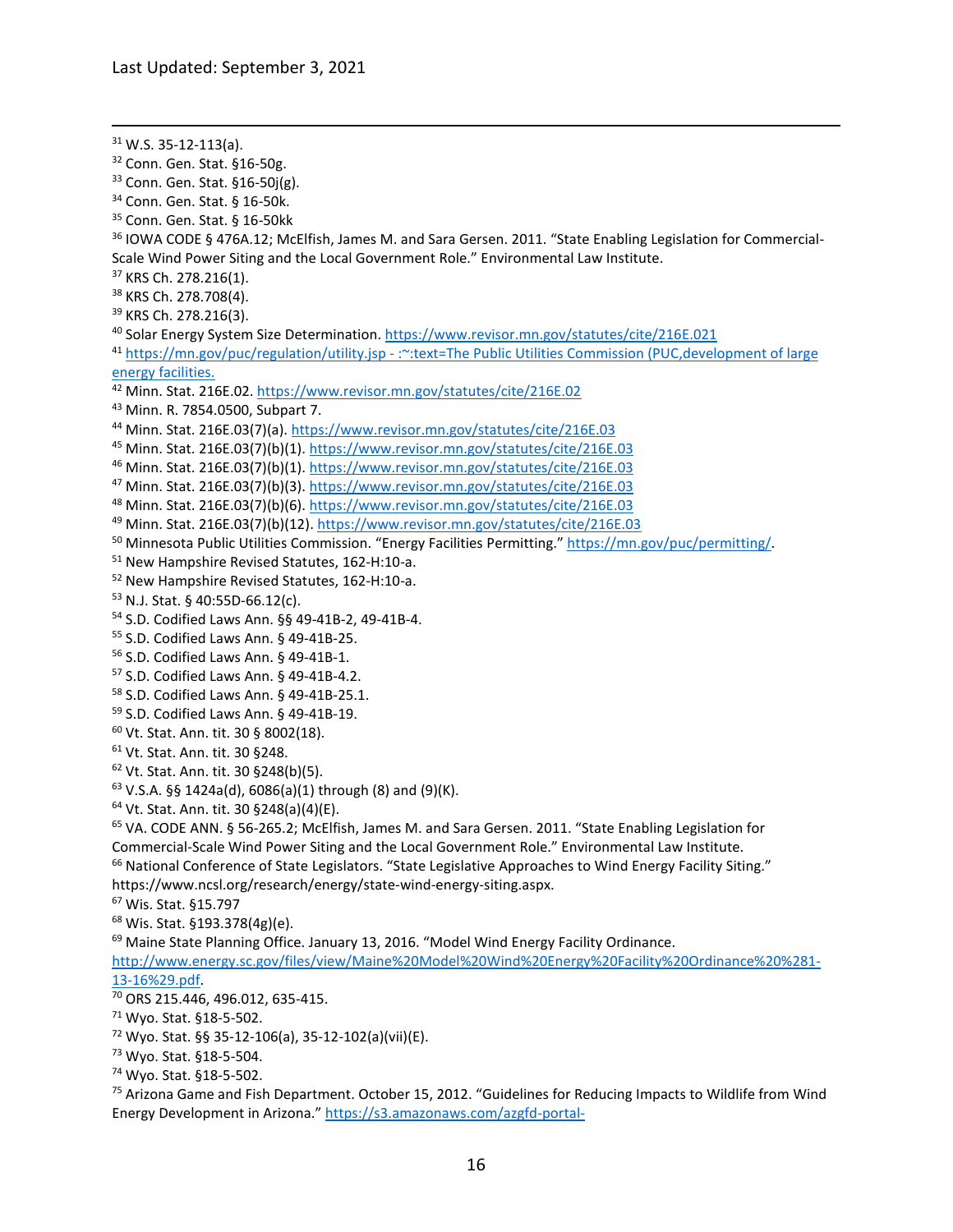[wordpress/PortalImages/files/wildlife/planningFor/wildlifeFriendlyGuidelines/RevisedAZWindGuidelinesOctober2](https://s3.amazonaws.com/azgfd-portal-wordpress/PortalImages/files/wildlife/planningFor/wildlifeFriendlyGuidelines/RevisedAZWindGuidelinesOctober2012.pdf) [012.pdf.](https://s3.amazonaws.com/azgfd-portal-wordpress/PortalImages/files/wildlife/planningFor/wildlifeFriendlyGuidelines/RevisedAZWindGuidelinesOctober2012.pdf)

<span id="page-16-0"></span><sup>76</sup> California Energy Commission and California Department of Fish and Game. 2007. "California Guidelines for Reducing Impacts to Birds and Bats from Wind Energy Development."

[https://ww2.energy.ca.gov/2007publications/CEC-700-2007-008/CEC-700-2007-008-CMF.PDF.](https://ww2.energy.ca.gov/2007publications/CEC-700-2007-008/CEC-700-2007-008-CMF.PDF)

<span id="page-16-1"></span><sup>77</sup> Colorado Parks and Wildlife. 2013. "Colorado Parks and Wildlife's Best Management Practices for Wind Farm Development." [https://cpw.state.co.us/Documents/Conservation-Resources/Energy-](https://cpw.state.co.us/Documents/Conservation-Resources/Energy-Mining/CPW_Wind_Energy_BMPs.pdf)

<span id="page-16-2"></span>[Mining/CPW\\_Wind\\_Energy\\_BMPs.pdf.](https://cpw.state.co.us/Documents/Conservation-Resources/Energy-Mining/CPW_Wind_Energy_BMPs.pdf)<br><sup>78</sup> Kansas Renewable Energy Working Group. January 12, 2003. "Siting Guidelines for Windpower Projects in Kansas." [http://www.protecttheflinthills.org/information/site\\_guide.pdf.](http://www.protecttheflinthills.org/information/site_guide.pdf)

<span id="page-16-3"></span><sup>79</sup> Kansas Department of Wildlife, Parks and Tourism. November 2017. "Position Statement on Wind Energy and Wildlife Issues in Kansas." file:///Users/jwilkinson/Downloads/KDWPT+Wind+Energy+Position+Statement+- +2017+Update+-+Final.pdf.

<span id="page-16-4"></span><sup>80</sup> Minnesota Department of Natural Resources. October 1, 2011; Updated July 2018. "Guidance for Commercial Wind Energy Projects."

[http://files.dnr.state.mn.us/publications/ewr/dnr\\_wind\\_energy\\_project\\_guidance\\_2011.pdf.](http://files.dnr.state.mn.us/publications/ewr/dnr_wind_energy_project_guidance_2011.pdf)

<span id="page-16-5"></span>81 Minnesota Department of Natural Resources and the Minnesota Department of Commerce. June 2014. "Avian and Bat Survey Protocols for Large Wind Energy Conversion Systems in Minnesota." [https://files.dnr.state.mn.us/eco/ereview/avian-bat-protocols.pdf.](https://files.dnr.state.mn.us/eco/ereview/avian-bat-protocols.pdf)

<span id="page-16-6"></span>82 The Nebraska Wind and Wildlife Working Group. March 2016. "Guidelines for Avoiding, Minimizing, and

Mitigating Impacts of Wind Energy on Biodiversity in Nebraska.[" https://wind-energy](https://wind-energy-wildlife.unl.edu/download/Guidelines_March%202016.pdf)[wildlife.unl.edu/download/Guidelines\\_March%202016.pdf.](https://wind-energy-wildlife.unl.edu/download/Guidelines_March%202016.pdf)

<span id="page-16-7"></span>83 New Jersey Department of Environmental Protection. September 7, 2010. "Technical Manual for Evaluating Wildlife Impacts of Wind Turbines Requiring Coastal Permits.[" https://www.nj.gov/dep/cmp/wind-monitoring](https://www.nj.gov/dep/cmp/wind-monitoring-protocol.pdf)[protocol.pdf.](https://www.nj.gov/dep/cmp/wind-monitoring-protocol.pdf)

<span id="page-16-8"></span>84 New Mexico Department of Game & Fish. 2012. "Recommendations to Minimize Adverse Impacts of Wind Energy Development on Wildlife.[" http://www.wildlife.state.nm.us/download/conservation/habitat](http://www.wildlife.state.nm.us/download/conservation/habitat-handbook/project-guidelines/Wind-Energy-Guidelines.pdf)[handbook/project-guidelines/Wind-Energy-Guidelines.pdf.](http://www.wildlife.state.nm.us/download/conservation/habitat-handbook/project-guidelines/Wind-Energy-Guidelines.pdf)

<span id="page-16-9"></span>85 The North Dakota Wind and Wildlife Collaboration. DRAFT April 10, 2018. "North Dakota Native Wildlife Resources: Guidelines for Reducing Impacts from Wind Energy Development."

[https://static1.squarespace.com/static/588b55d046c3c4372c9bbfcb/t/5b913b8121c67c0efe6e23ee/15362446178](https://static1.squarespace.com/static/588b55d046c3c4372c9bbfcb/t/5b913b8121c67c0efe6e23ee/1536244617824/ND+Wind+Energy-Wildlife+Guidelines_draft4-10-2018+%28002%29.pdf) [24/ND+Wind+Energy-Wildlife+Guidelines\\_draft4-10-2018+%28002%29.pdf.](https://static1.squarespace.com/static/588b55d046c3c4372c9bbfcb/t/5b913b8121c67c0efe6e23ee/1536244617824/ND+Wind+Energy-Wildlife+Guidelines_draft4-10-2018+%28002%29.pdf)

<span id="page-16-10"></span>86 North Dakota Game and Fish Department. June 2021. "Wind Energy Development in North Dakota Best Management Practices." [https://tnc.app.box.com/file/812077675292.](https://tnc.app.box.com/file/812077675292)

<span id="page-16-11"></span>87 New York Department of Environmental Conservation. June 2016. "Guidelines for Conducting Bird and Bat Studies at Commercial Wind Energy Projects." [https://tethys.pnnl.gov/sites/default/files/publications/NYSDEC-](https://tethys.pnnl.gov/sites/default/files/publications/NYSDEC-2016.pdf)[2016.pdf.](https://tethys.pnnl.gov/sites/default/files/publications/NYSDEC-2016.pdf)

<span id="page-16-12"></span>88 Ohio Department of Natural Resources. "Terrestrial Wind Energy Voluntary Cooperation Agreement." [https://ohiodnr.gov/wps/portal/gov/odnr/discover-and-learn/safety-conservation/wildlife-management/wildlife](https://ohiodnr.gov/wps/portal/gov/odnr/discover-and-learn/safety-conservation/wildlife-management/wildlife-wind)[wind.](https://ohiodnr.gov/wps/portal/gov/odnr/discover-and-learn/safety-conservation/wildlife-management/wildlife-wind)

<span id="page-16-13"></span>89 Ohio Department of Natural Resources. March 29, 2011. "ODNR Recommendations on Wildlife Surveys for Proposed Wind Energy Facilities." [https://ohiodnr.gov/static/documents/wildlife/wildlife-](https://ohiodnr.gov/static/documents/wildlife/wildlife-management/wind%20%20windwildlifemap.pdf)

<span id="page-16-14"></span>[management/wind%20%20windwildlifemap.pdf.](https://ohiodnr.gov/static/documents/wildlife/wildlife-management/wind%20%20windwildlifemap.pdf)<br><sup>90</sup> State and Federal Collaborative. September 29, 2008. "Oregon Columbia Plateau Ecoregion Wind Energy Siting and Permitting Guidelines.[" https://www.fws.gov/oregonfwo/landandwater/WindEnergy/.](https://www.fws.gov/oregonfwo/landandwater/WindEnergy/)

<span id="page-16-15"></span>91 Pennsylvania Game Commission. July 26, 2013. "Wind Energy Voluntary Cooperation Agreement." Amendment. [https://www.pgc.pa.gov/InformationResources/AgencyBusinessCenter/WindEnergy/Pages/default.aspx.](https://www.pgc.pa.gov/InformationResources/AgencyBusinessCenter/WindEnergy/Pages/default.aspx).

<span id="page-16-16"></span> $92$  Rhode Island Department of Administration, Division of Planning. June 2012.

"Renewable Energy Siting Guidelines – Part 1: Interim Siting Factors for Terrestrial Wind Energy Systems." [http://www.planning.ri.gov/documents/LU/Wind%20Energy%20FacilityGuidelines\\_June-2012\\_.pdf.](http://www.planning.ri.gov/documents/LU/Wind%20Energy%20FacilityGuidelines_June-2012_.pdf)

<span id="page-16-17"></span>93 South Dakota Bat Working Group. "Siting Guidelines for Wind Power Projects in South Dakota." [https://gfp.sd.gov/userdocs/docs/wind-energy-guidelines.pdf.](https://gfp.sd.gov/userdocs/docs/wind-energy-guidelines.pdf)